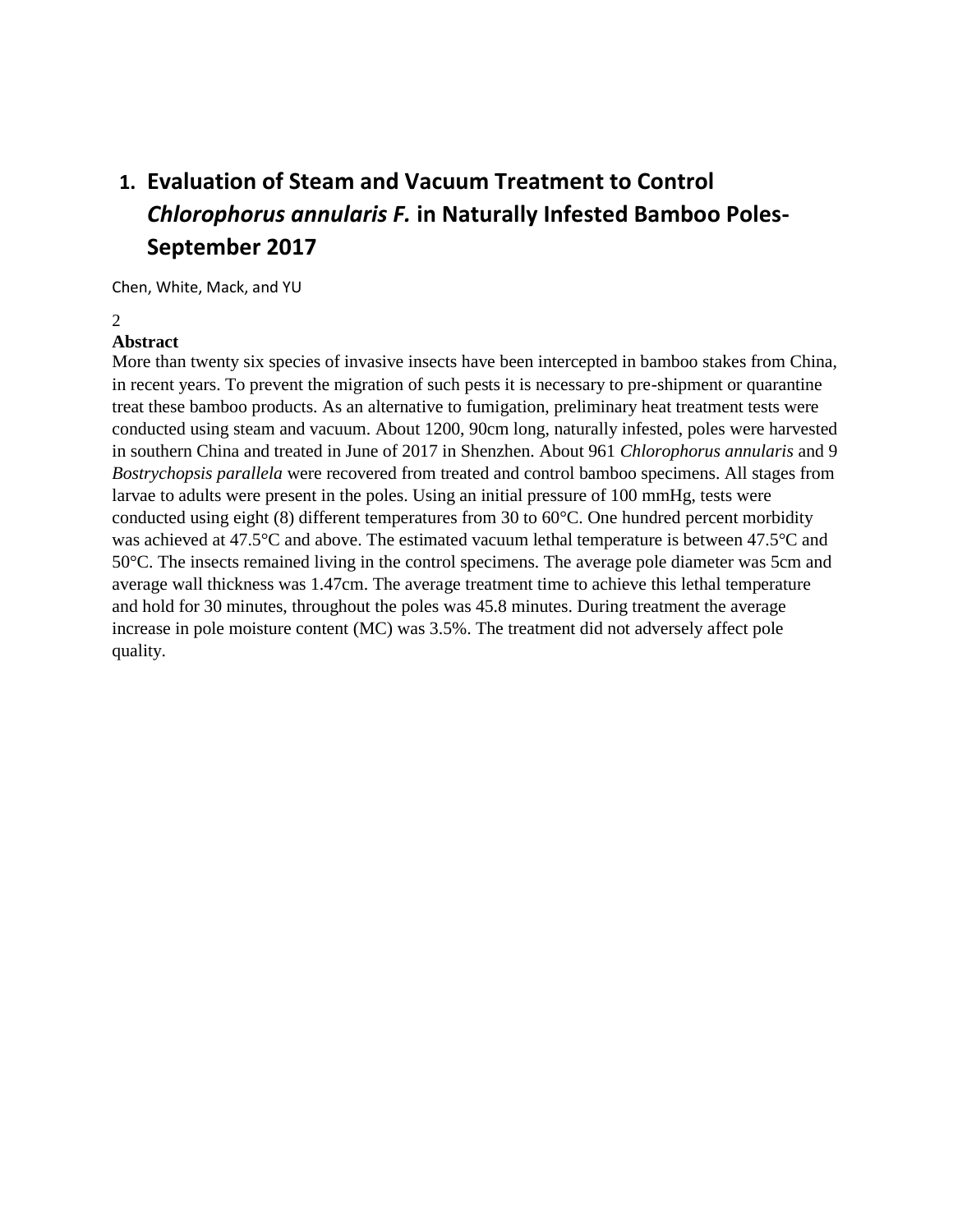# **2. Feasibility of using steam and vacuum to control coconut rhinoceros beetle infestations in bark and chip mulches Preliminary assessment – January 2018**

Chen, White, and Mack

#### **Abstract**

Mulch is an organic material, such as bark, wood chips, and compost, which covers the soil. Mulch can benefit soil and plants by keeping the moisture. It breaks down over time and adds the nutrients to soil. The primary goal of this project is to control the spread of the coconut rhinoceros beetle, *Oryctes rhinoceros*  $(L)$  (CRB). It is believed that treating the mulch can reduce the spread of the beetles. Because of this preliminary assessment in Blacksburg, Virginia, the Japanese beetles, *Popillia japonica* were selected as surrogates because these beetles have life cycles similar to the CRB and Three initial vacuum levels (100, 250, 400 mmHg) were used and the available. treatment schedule used was  $56^{\circ}$ C/30 minutes holding. The silo styles of treating barrel and flexible container were designed. The results show that the cylindrical system or silo type of container can effectively treat bark mulch and chip mulch in average 45.7 minutes in the steel barrel design. The moisture contents of hardwood mulch and bark mulch increased about 12.1% and 28.8% during the treatment and does not affect other properties such as color. The flexible container is not recommended for mulches or other fine particles because vacuum can compact the mulch, thus increase mulch density so that treating time was much longer.

## **3. Steam and Vacuum Treatment of Large Timber in Solid Wood Skids – September 2016**

Chen, White, and Mack

2 **Abstract:**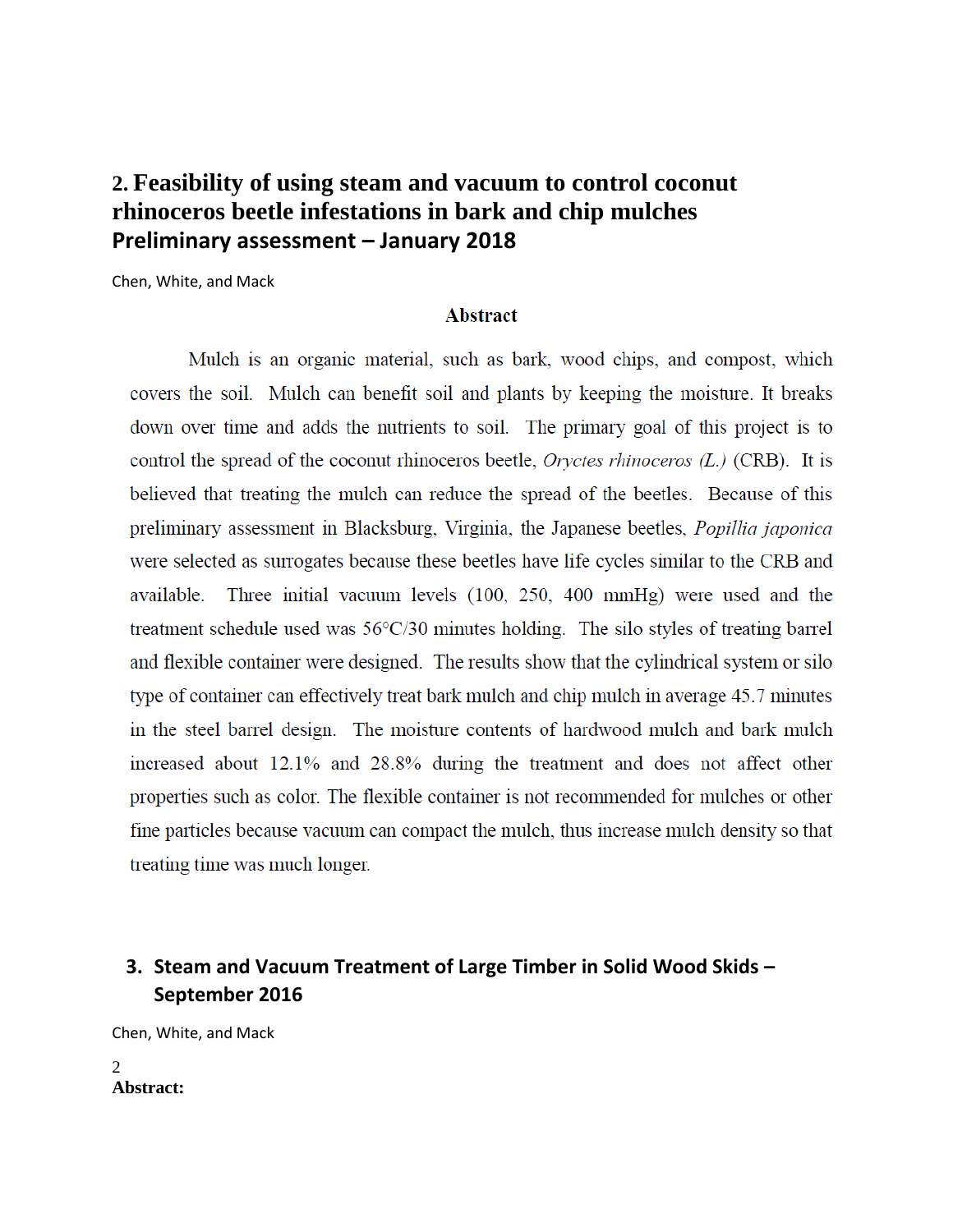Forest pests are commonly transported with wood packaging materials. Ports in US continue to intercept invasive pests in large cross section timbers used to transport heavy consignments. The large cross section timbers present a greater risk because the fumigation and hot air treatment as currently used for treating wood packaging materials are not effective. The objective of our study is to determine the effectiveness of steam and vacuum for heat treating large cross section timbers in wood skids and crates, according to the heat treating requirements of ISPM 15. Three wood species of large dimension (8×8 and 4×4 inches) timbers were tested. These represented a high density hardwood, a low density hardwood and a commonly used softwood. These were mixed oak (*Quercus spp*), yellow-poplar (*Liriodendron tulipifera*) and mixed southern yellow pine (*Pinus spp*.). The timbers were partially air dried and are typical of large timbers used in heavy wood skids. Larvae of pinewood sawyer beetles (*Monochamus spp*.) were used as a representative surrogate for invasive cerambycids.

During each test, three skids assembled from each wood species were treated. Separate and untreated large timbers and a 4×4 inch deck timber were set aside as control specimens during each test. Prior to each test, eight larvae were inoculated into two large timbers (four each), and single larvae seeded in a deck timber. Four larvae were inserted in the large control timber and one larva in the control deck timber. The initial vacuum pressure was 100mm Hg and the test chamber temperature was 90°C. The treatment cycle continued until the core temperature of the large timber reached the required 56°C for 30 minutes. To measure temperature profiles within the timbers, thermocouples were placed at various locations. After each test, larvae were recovered and assessed for mortality. Potential treatment effects on the quality of the timbers and the structural integrity of the skid were examined. The ends of each large timber were photographed before and after treatment to monitor end splitting.

In order to document the change in moisture content (MC), large timbers were weighed before and after treatment. Overall heating time to achieve 56°C for 30 minutes to core was less than 7 hours for all 3 wood species tested (100 mmHg and 90°C steam). This is at least 30% less time than predicted treatment cycles using hot air at atmospheric pressure. Using hot air would dry the ends of the timber and result in splitting and degradation of skids. There was complete mortality (100%) of larvae as a result of treatment. The quality of 8x8 timbers was not affected by the treatment. The average MC of the 8×8 inches timber increased 4.1% after each test.

# **4. Using vacuum and steam to sanitize hardwood veneer logs for export – April 2011**

Chen, White, and Mack

2

**Abstract** The goal of this project is to investigate the utilization of vacuum/steam technology to sanitize the veneer grade logs for export. The combination of steam condensation and vacuum is one of most effective heat transfer mechanism because the steam carries large amount of heat and the condensation is fast to release the energy. The vacuum/steam system consists of a vacuum source (vacuum pump), controlling device, flexible container and a steam generator. The treatment system can create vacuum in the container and at the same time it can produce steam and maintain the saturation state within the container. Monitoring devices were attached to the equipment to record and control the process.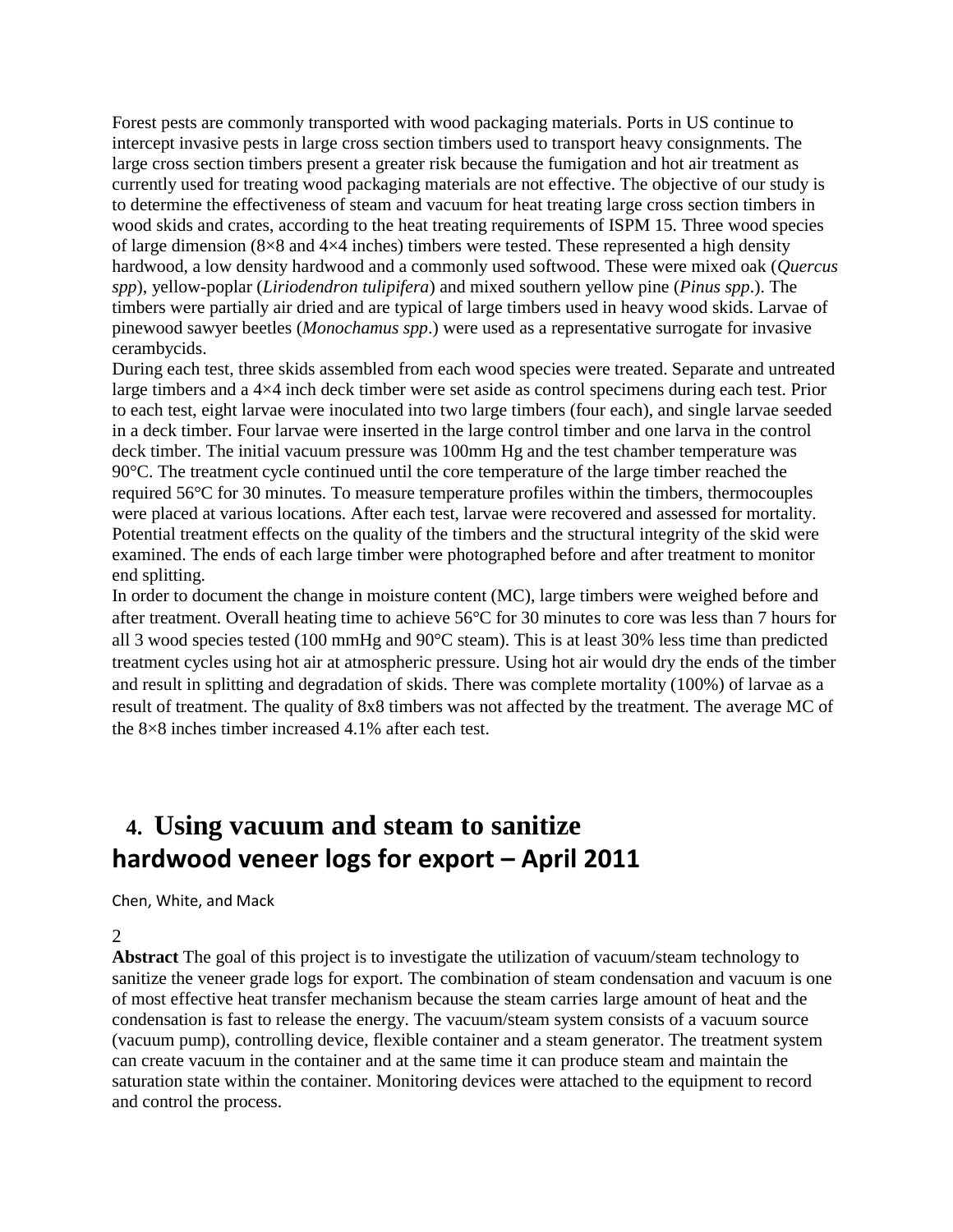The veneer logs of five species (Red oak *Quercus rubra*, Pignut Hickory *Carya glabra*, Black Cherry *Prunus serotina*, American Walnut *Juglans nigra*, Yellow Poplar *Liriodendron tulipifera*) from eastern US were treated and the quality of logs were evaluated before and after treatment to find out whether the vacuum and steam treatment has any effects on it and the subsequent veneer quality. After vacuum was drawn to 200 mmHg inside the container, steam was injected into the container. The steaming was continued on until 56°C was reached at the center of the logs. Total fifteen logs were treated to document the treating times and five control logs were used in the comparison of the quality affected during the treatment. Log diameters ranged from 17 to 21 inches in the small end and the logs were cut into 8 feet long. The testing time for all the logs varied from 18 to 29 hours. Energy used in the treatment is about 54 to 205 kwh to treat a log. Overall the vacuum steam treatment had no significant affect the veneer volume and quality. The walnut veneer after treatment appeared to be little darker. And end splits of logs were enhanced after vacuum steam treatment. Adversary of the vacuum steam treating seems to be minimal. The conclusion from this study can be described as that the vacuum steam heat can effectively penetrate logs and raise the internal temperatures to levels that can kill pests without causing significant damage on the log and veneer quality.

# **5**. **Using vacuum and steam to sanitize hardwood veneer logs for export- September 2013**

Chen, White, and Mack

#### **Abstract**

Twenty long hardwood veneer logs (four each of hickory, red oak, walnut, cherry and yellow-polar), were acquired in the eastern US. Each log was cut in half; one served as treated sample and another one as the control sample. Log small end diameter varied from 15 to 32 inches and their lengths varied from about 8.5 to 10.7 feet. Four different treating schedules were used. The treating duration and energy consumption were measured. Chamber temperature during treatment was 90°C. Vacuum level varied from 25 mmHg to 570 mmHg. During treating, the geometric centers of logs were heated to 60°C and held for 60 minutes. Veneers from treated logs were produced in a veneer manufacturing facility. The effects of vacuum/steam treatment on the log quality and the veneer yield and quality after treatment were analyzed. The results have shown that the hardwood logs of five important wood species have been successfully treated with vacuum/steam technology to 60°C for 60 minutes at the log center. The treating time for logs varied from 15 to 40 hours depending on the species, size and treating schedule. The energy consumed during the treatment was measured and calculated to vary from 1.32 to 2.17 kwh/kg of log depending on the treating schedule. The vacuum/steam treatment did increase the size of end checks and cracks in the hickory, red oak and cherry logs by the extension of the existing cracks or checks. However, this can be reduced by using "S" irons and end coatings. The treatment did not significantly reduce flitch or veneer yield or quality when compared to the control, non-treated, logs. Denser woods, such as hickory required slightly longer treatment than yellow-poplar. The results also indicate that with the range of 15 to 30 inches diameter logs, treatment times will increase by about one hour for each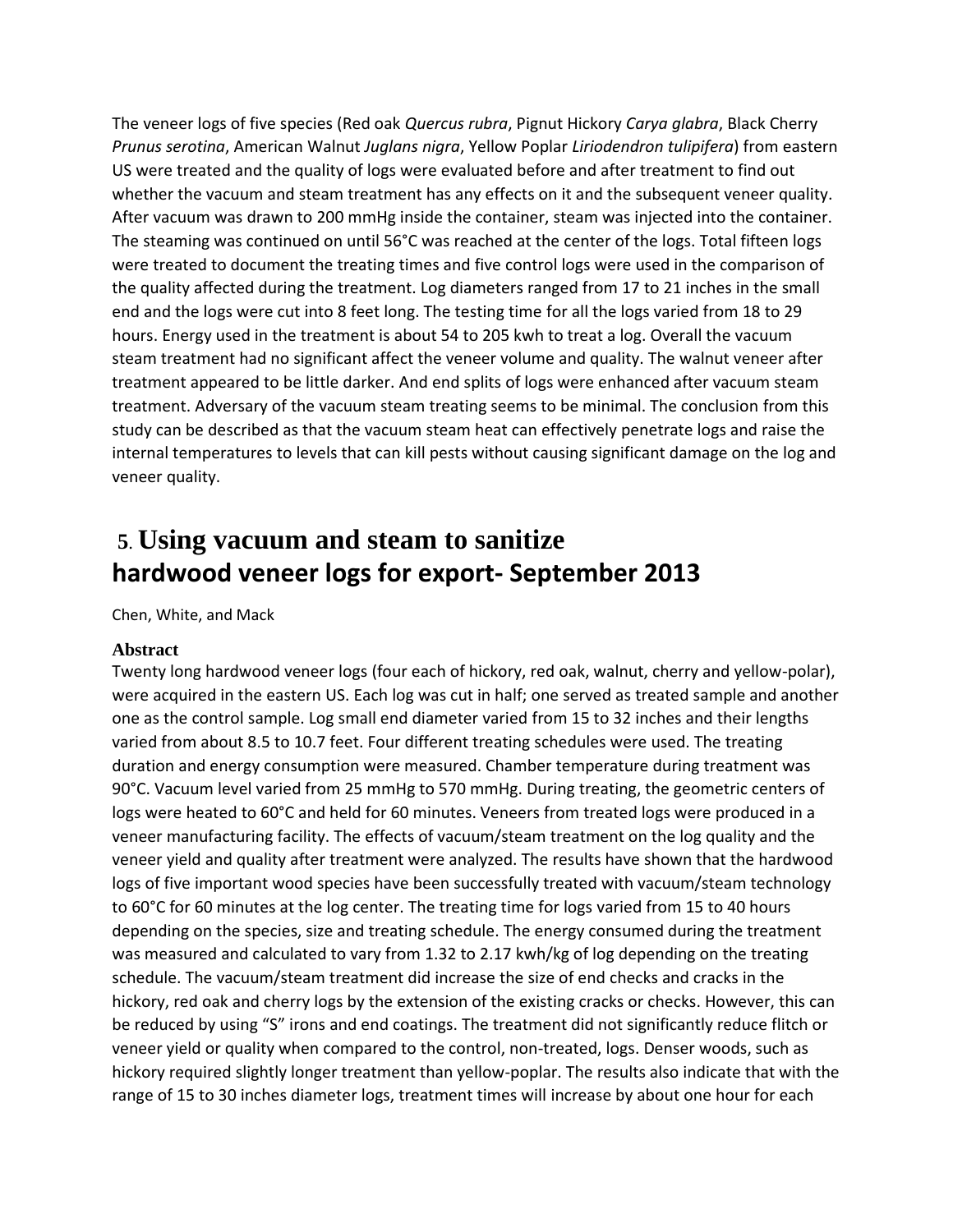one inch increase in mid log diameter. Cycling extreme vacuum reduced treatment time by about 25% due to heat of hydration. However energy consumption increased by about 40%. The most efficient treatment schedule tested, was the saturated steam environment of 90°C temperature and a constant 570 mmHg vacuum. This indicates modest vacuum levels may be used for log treatment.

# **6. Phytosanitary treatment of the Mediterranean snails, (***Cernuella cisalpina and Eobania vermiculata***), hitchhiking with the imported tiles in packaging, using steam and vacuum – November 2015**

Chen, White, and Mack

#### Abstract

Alien species are being moved around the world at the unprecedented rates as a result of the increase in the international trade. Snails may be also transported from one country to another country in and on internationally traded commodities. Snails consume vegetation, but more importantly carry and spread diseases. Snails indigenous to Italy have arrived to the US on unit loads of tiles. In this study, two species of Mediterranean snails, (*Cernuella cisalpina* with weight of 0.096 g *and Eobania vermiculata* with the weight of 2.06g) were field collected in Maryland, transported to and quarantined at Virginia Tech. Unit loads of tile were inoculated with these snails and then subsequently treated with the saturated steam at the initial levels of 100, 250 and 500 mmHg. The results revealed that vacuum and steam technology can be used to kill both snails, *Eobania vermiculata* and *Cernuella cisalpine* at the temperature of 56°C with the holding time of 30 minutes in less than 61 minutes with average treating time of 51.1 minutes at the initial vacuum levels of 100 mmHg and 250 mmHg. However, it took longer than 4 hours to treat the products at 500 mmHg. There are no measureable color and shape change to either tile. The average breaking strength for ceramic tiles for both treated and control samples are 408.35 and 430.75 lbs respectively. And average breaking strengths for marble tiles for both treated and control samples are 609 and 689.5 lbs respectively. The average bending strengths of treated tiles were 5% and 12% less than that of untreated tiles respectively. For ceramic tile, it adsorbed about 0.78% moisture of total weight during treatment. There was no change in the MC of marble tiles. The corrugated paper boxes pick up about 4% moisture during treatment. For the corrugated paperboard boxes, the average Burst strengths of control and treated samples are measured to be 203.2 and 267.1 lb/in2. The treated paper board boxes has slightly higher in the burst strength than control paperboard boxes. ECT for control and treated corrugated boxes 37.3 and 37.9 lbs respectively. The average compression strength of control and treated box samples are 407 and 375 lbs respectively. There are no significant differences between them in both box compression and ECT strengths before and after treatment. Corrugated packaging must be protected from liquid condensate during treatment.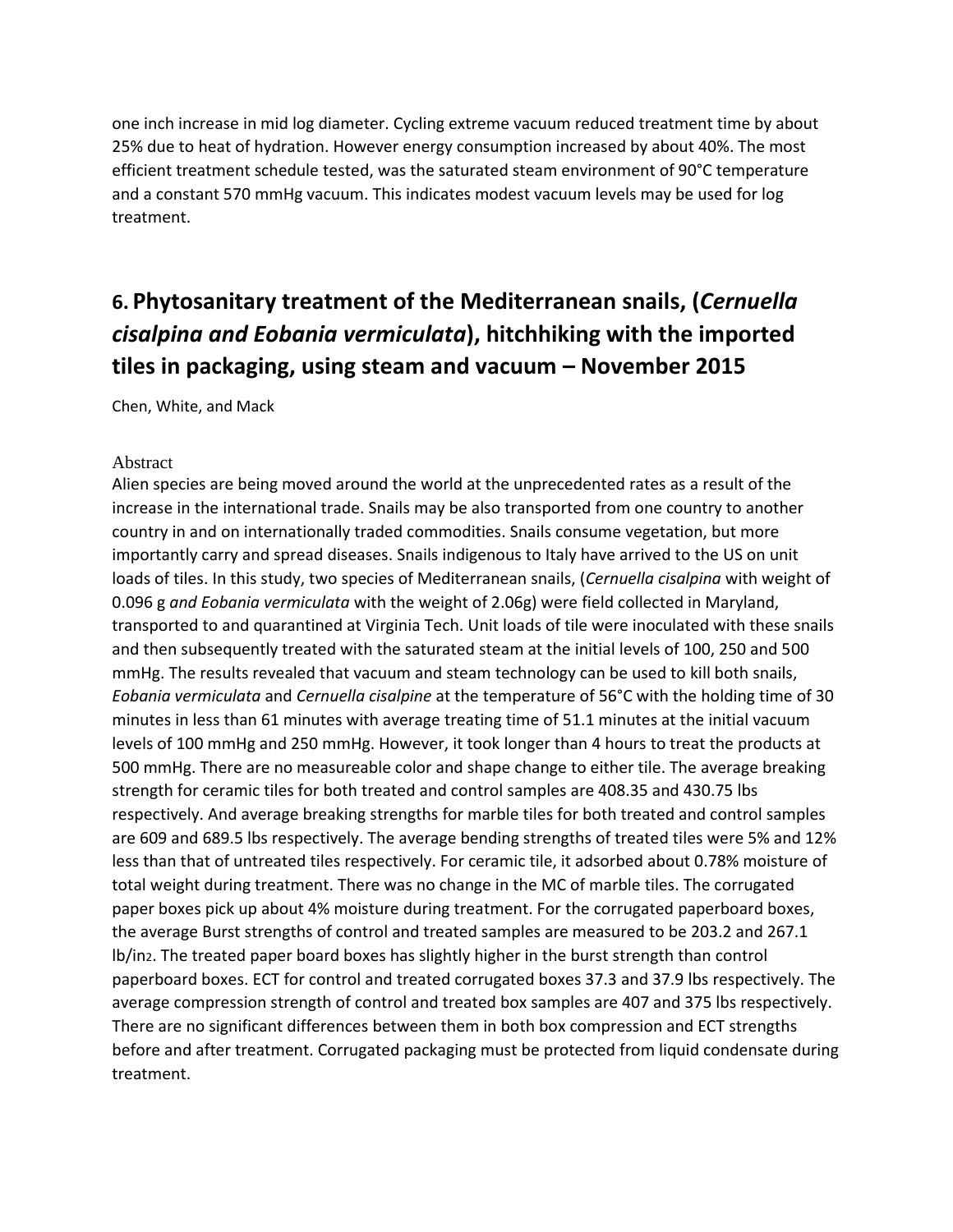# **7. Efficacy of Vacuum Steam Treatment to Kill Thousand Canker and Oak Wilt Disease in Infected Oak and Walnut Logs\* - February 2017**

Chen, White, and Mack

2

### **Abstract**

Oak wilt has been found in 24 states in the eastern United States and is one of the most destructive tree diseases nationally. In the same way, thousand cankers disease (TCD) is impacting walnut trees. The overall goal in this study is to determine the efficacy of steam and vacuum to kill the thousand canker fungus (*Geosmithia morbida*) and associated vectors in live infested black walnut (*Juglans nigra*) logs and to kill the oak wilt fungus (*Ceratocystis fagacearum*) and associated vectors in live infested oak (*Quercus spp*.) logs.

The infested oak trees were felled and 30 logs were removed. The logs were then heat treated with vacuum and steam technology in Shakopee, Minnesota. More than 20 walnut logs were cut from live infested trees in eastern Pennsylvania and heat treated near Lancaster. The results confirm that vacuum and steam heat treatment to 56ºC for 30 minutes and 60ºC for 60 minutes to targeted depths to kill both the *Ceratocystis fagacearum* and the *Geosmithia morbida*. The average treating time was 378 minutes for green oak at 56ºC/30 minutes and 519 minutes to 60ºC/60 minutes for log diameters ranging from 22.9 to 49.5 cm to a targeted depth of 50 mm. The average treating time was 256 minutes for green walnut at 56ºC/30 minutes and 308 minutes to 60ºC/60 minutes for logs with diameters ranging from 22.5 to 37 cm to a targeted depth of 32 mm. Because of the growth habits of the respective fungus, the treating cycle depended on heating the sapwood of the oaks and the cambium of the walnut logs. It is concluded that the 56ºC/30 minutes to specified depths, is effective to treat the infested logs. The average energy consumption was from 0.05 kwh/kg for oak logs at an initial temperature of 19ºC and 0.078 kwh/kg for walnut logs at an average initial temperature of 15ºC. The moisture content of green oak logs did not change. The average moisture gain for the walnut logs was around 4%MC. No significant log damage was observed.

# **8. Efficacy of Vacuum/Steam Treatment for Control of Emerald Ash Borer in Naturally Infested Wood – December 2008**

Chen, White, and Poland **Abstract:**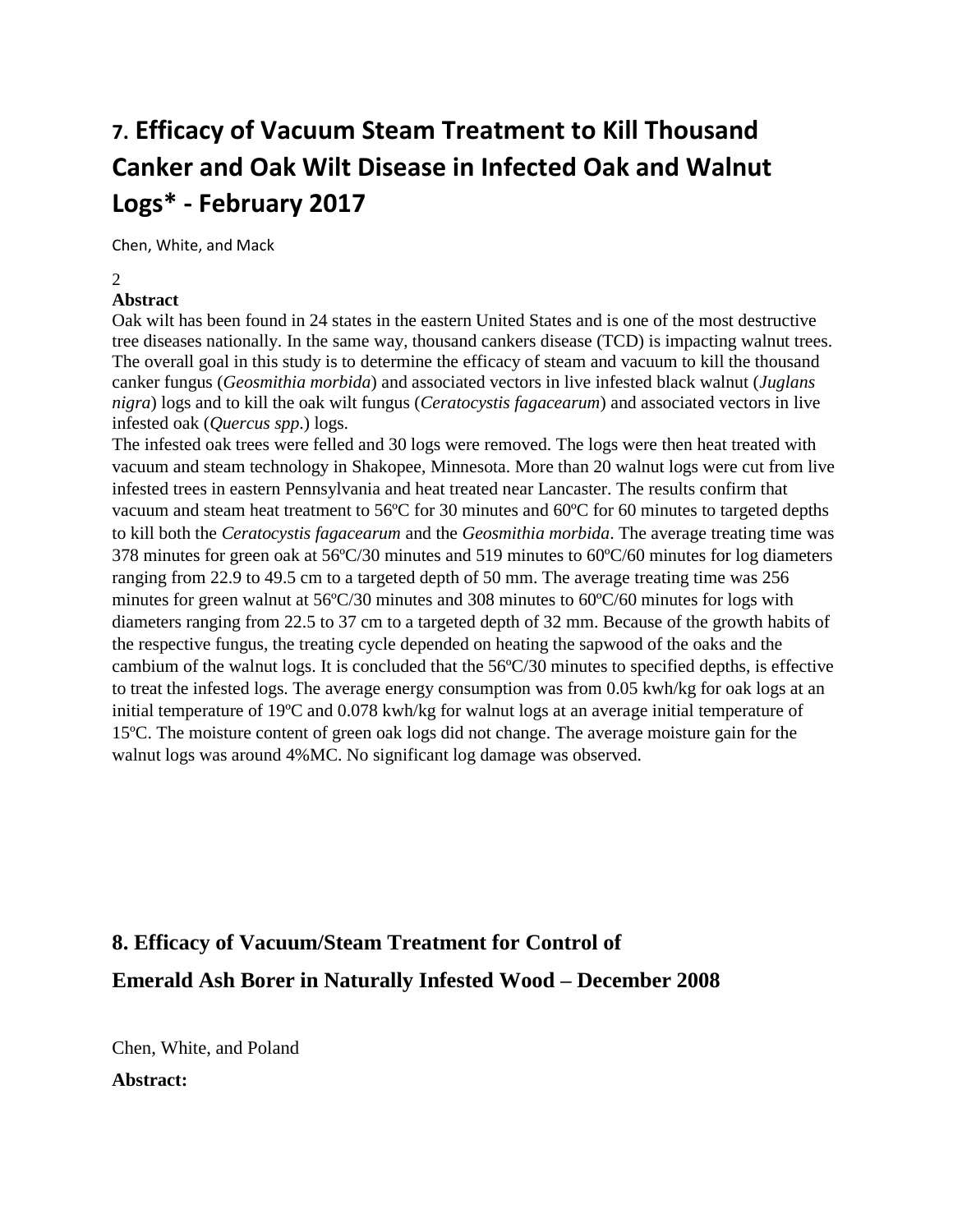The efficacy of using vacuum/steam technology to kill Emerald Ash Borer (EAB) in the naturally infested ash was studied. EAB infested ash logs were vacuum/steam treated using the Xorella vacuum equipment. Various vacuum/steam cycles were used during the tests. Two separate experiments were conducted, each testing 25 or more infested logs. For the first experiment, ash trees infested with overwintering pre-pupal EAB were felled and cut into bolts during the winter 2008 then held in cold storage  $(3^{\circ}C)$  until used. The average large end diameter was 12 cm and 54 cm in length. The initial log temperature was 32°C. Three treatment cycles were evaluated. Treatment conditions were designed to have the log surface temperature reach 70°C for 60 minutes. Total treatment time lasted about 100 minutes. Under these conditions, 97.7% of EABs in the ash logs were killed. For the second experiment, trees infested with lateinstar larval EAB were freshly cut in fall 2008. The average log diameter was 15.3 at the larger end and the length was 68 cm. The initial log temperature was 16°C, and more cycles were applied in order to raise log temperature and holding time was extended to meet both of the following conditions, 1), the core temperature of  $56^{\circ}$ C and holding time of 30 minutes and 2), surface temperature of 70°C and holding time of 60 minutes. All EABs in the ash logs were killed under these conditions.

## **9. Preliminary investigation of vacuum/steam treatment**

### **of Asian long-horned beetles in naturally infested wood- July 2012**

Chen, White, Mack, and Wang

A study to control Asian long-horned beetles (ALB) *Anoplophora glabripennis* (Motschulsky) (Coleoptera: Cerambycidae) in naturally infested logs with the vacuum/steam technology were conducted at the Inner Mongolia Agriculture University, Hohhot City, Inner Mongolia Autonomous Region, China. As an environmentally friendly alternative to chemical treatment, this research focus on using vacuum and steam to treat ALB infested logs. The logs cut from willow trees were obtained from the heavily infested area in the north China were vacuum/steam treated at vacuum level 350 mmHg and steam temperature of 90°C. The results have shown that vacuum/steam treatment can kill the all ALB larvae in the naturally infested wood in less than 500 minutes for diameter ranging from 10 to 26 cm at various initial temperatures.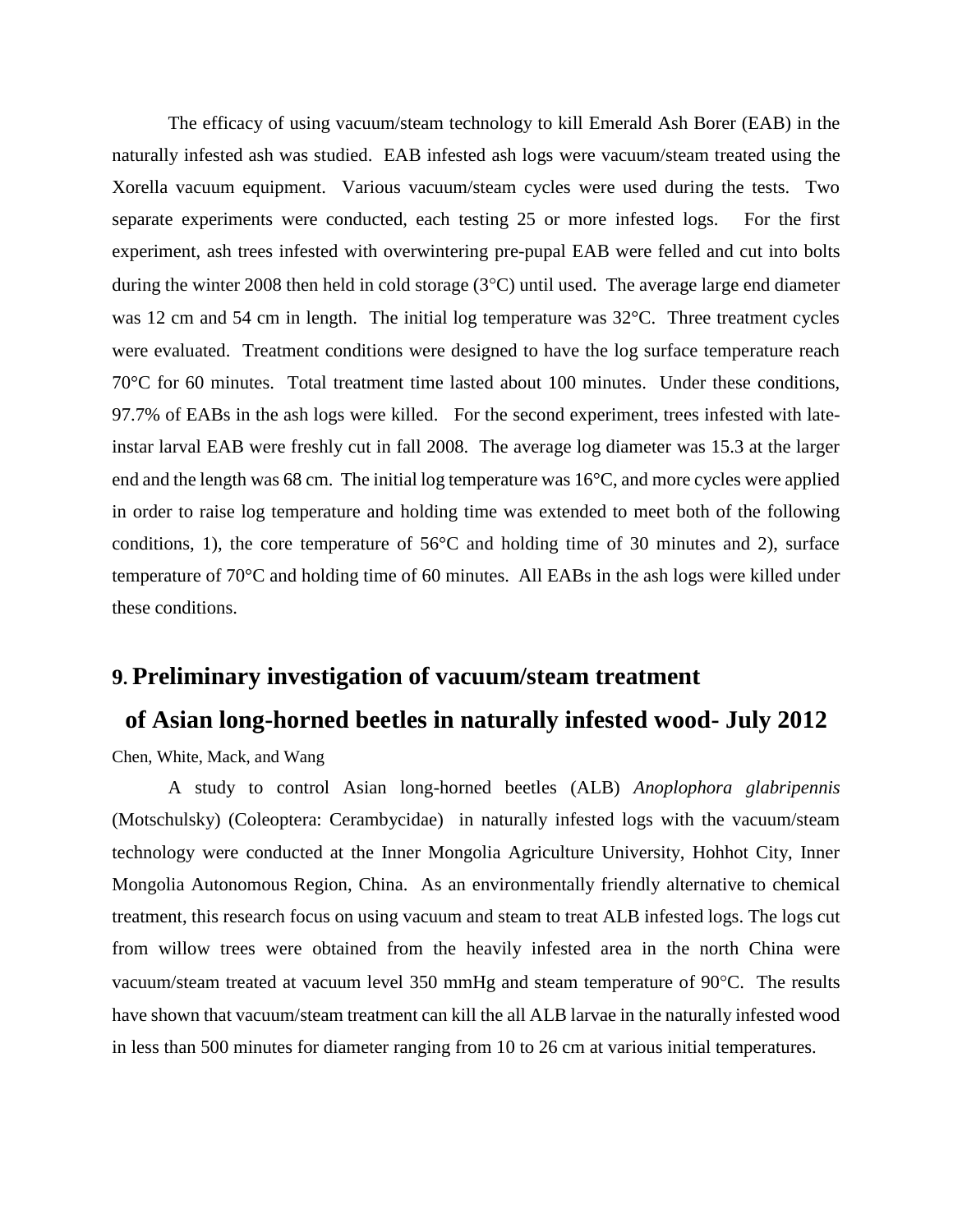# **10.Vacuum Steam Phytosanitation of Wood Pallets and Pallet Stringers -February 2011**

Chen, White

3

**Abstract** The goal of this project was to investigate the utilization of vacuum/steam technology to accelerate the phytosanitation treatment of wood pallets and pallet parts (stringers) for compliance with ISPM 15. The combination of steam condensation and vacuum is one of most effective heat transfer mechanism because the steam carries large amount of heat and the condensation is fast to release the energy. The vacuum/steam system consists of a vacuum source (vacuum pump), controlling device, flexible container and a steam generator. The treatment system can create and regulate vacuum in the container. At the same time it can produce steam and maintain the saturation or superheated state within the container. Monitoring devices were attached to the equipment to record and control the process. Green and dry hardwood pallets and green pallet parts (stringers) were treated in this study. Vacuum was drawn to set pressure and then steam was injected into the container. The steaming was continued on until 56°C was reached at the center of stringers in assembled pallets or in the dead packed stringer parts. A series of tests were performed to document the treating times. The test results showed that the vacuum/steam treatment of pallets and parts is faster than currently used, hot air systems. Both dry and green pallets can be treated in less than 65 minutes which included a vacuum time around 5 minutes and holding time of 30 minutes after the stringers in the assembled pallet reached 56ºC. The dry pallets were treated faster than green pallets. The average treatment times of dry pallets were 7.1% and 10.4% faster than green pallets at 300 mmHg (400 mbar) and 500 mmHg (665 mbar) respectively. Wood species affects the treatment time. Yellow-poplar pallets were treated faster than the red oak pallets. The average treatment time of dry yellow-poplar pallets was 15.9% faster than that of dry red oak pallets at 300 mmHg (400 mbar). The stringer parts can be treated with various stacking methods, dead packed 2 layer, 5 layer and 12 layer stingers. The treatment took longest for the 12 layers (212 minutes) and shortest for 2 layers (132 minutes) with an average treatment time of 201 minutes for 5 layers. The vacuum/steam treatment of the assembled pallets and pallet stringers is faster than the current heat treatment and it can be a replacement for methyl bromide fumigation currently used to comply with ISPM 15.

## **11. Vacuum and steam to sanitize ash firewood - February 2011** Chen, White

#### **Abstract**

The goal of this project was to investigate the efficacy of vacuum/steam technology to sanitize low quality ash logs and ash firewood. It is difficult to heat treat logs and firewood because of the relatively large cross sectional dimension. Compared to hot air, steam has a greater heat capacity and the condensation without reducing the moisture content of wood results in more efficient heat transfer. Also, the pressure gradient created by the vacuum accelerates heat transfer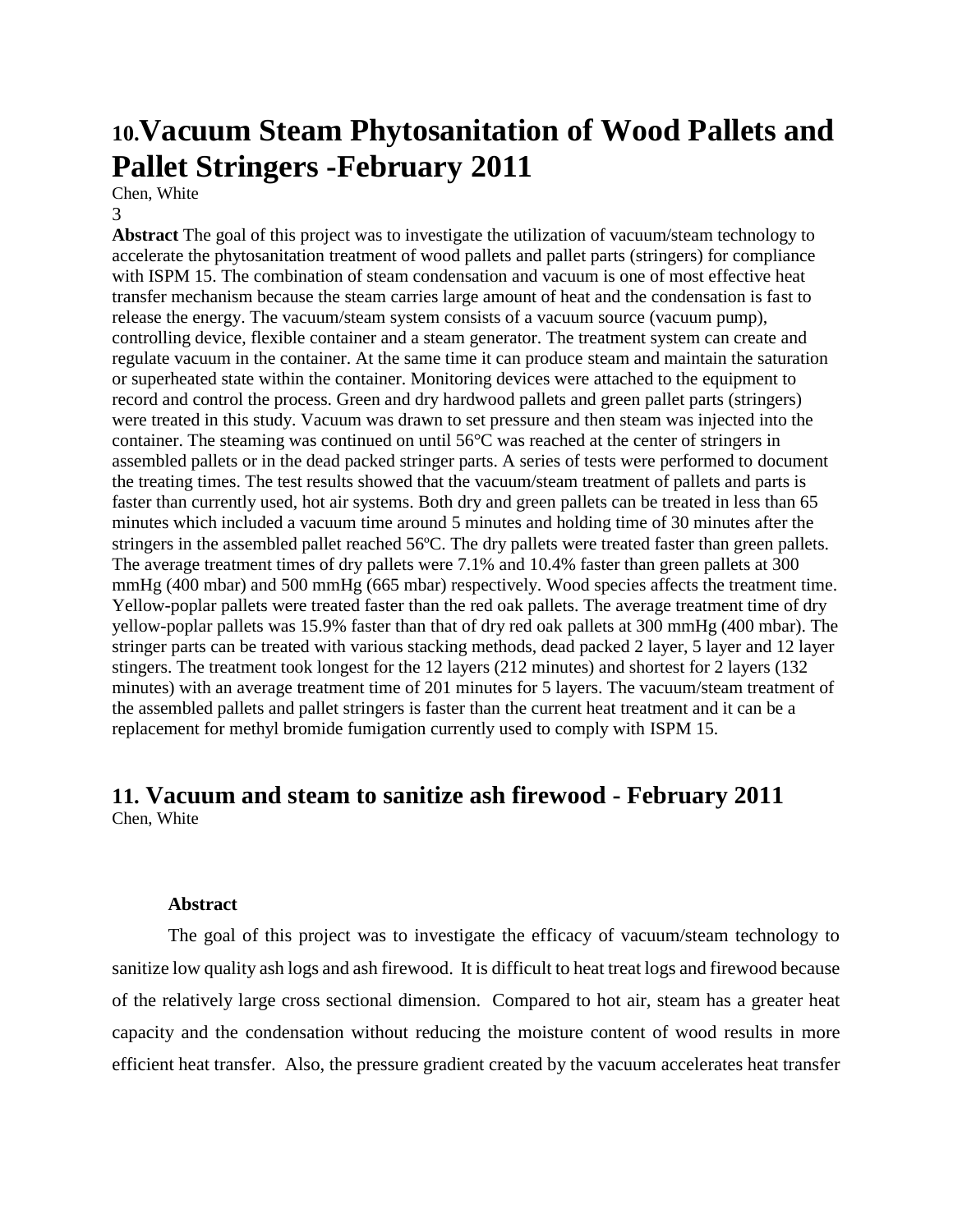through the wood cross section. The vacuum/steam system consists of a vacuum source (vacuum pump), controlling device, flexible container and a steam generator.

The white ash logs and firewood were harvested in the Montgomery, Virginia. Ash log diameters ranged from 6.5 to 11 inches on the small end. The logs were cut into 6 foot lengths. After vacuum was drawn to 300 or 500 mmHg inside the container, steam was injected into the container. The steaming continued until 56°C was reached at the center of the logs. The treating time for all the logs varied from 5.5 to 14.5 hours which includes a vacuum and holding time of 30 minutes. The six feet logs were cut into 16 inches long bolts and then split into firewood, rarely larger than 6 inches on the wider side. The treating time for firewood varied from 80 to 137 minutes which includes vacuum and a holding time at 56°C of 30 minutes.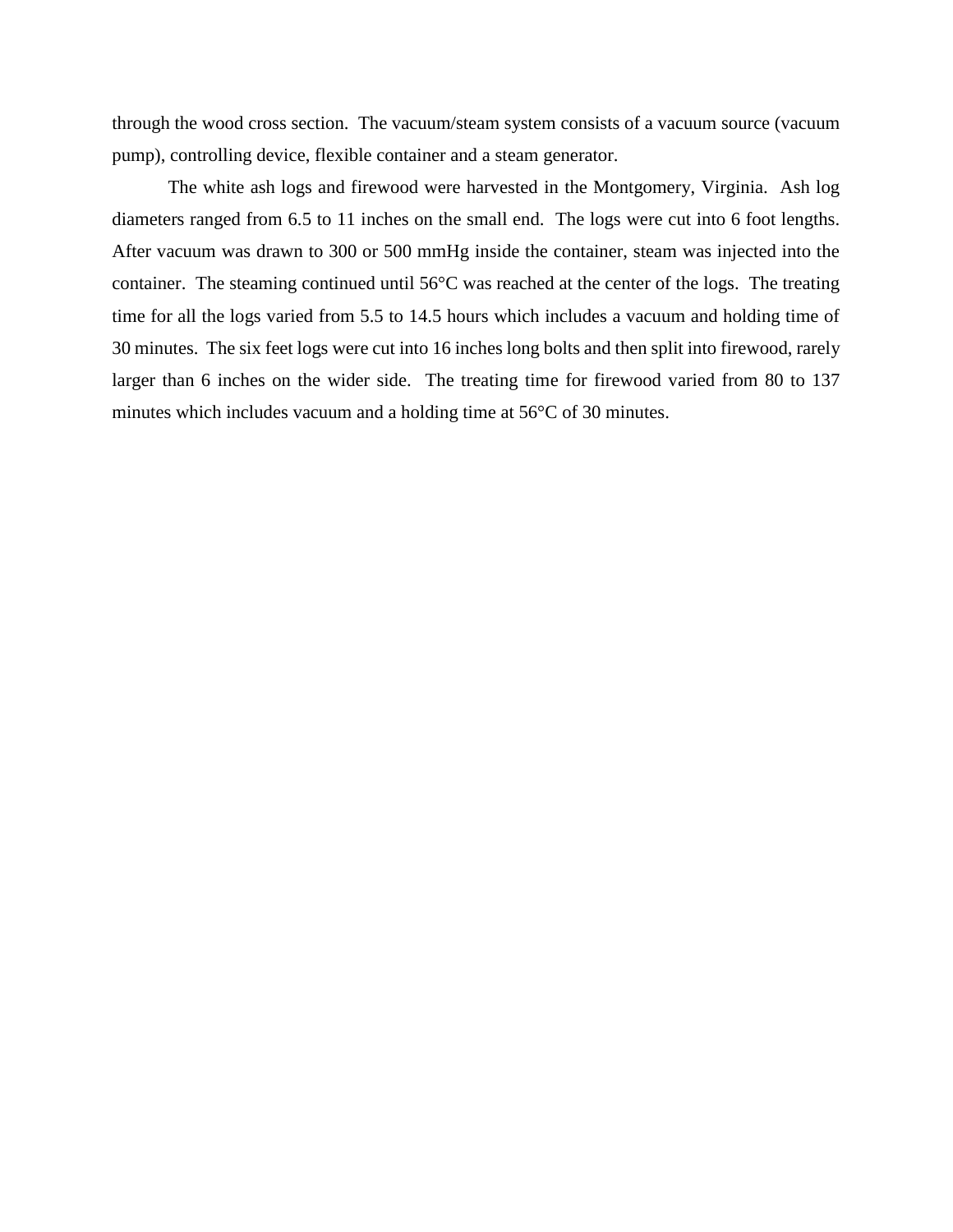# **12. Determination of vacuum desiccation rate and lethal percentage weight loss of asian longhorned beetle and emerald ash borer larvae-**

## **July 2006**

Chen, White, Keena, Poland, and Clarke

#### Abstract:

The potential was assessed for using vacuum technology to kill larvae of the Asian longhorned beetle (ALB), Anoplophora glabripennis (Motschulsky) (Coleoptera: Cerambycidae), and emerald ash borer (EAB), *Agrilus planipennis* (Fairmaire) (Coleoptera: Buprestidae), in solidwood packing materials (SWPM) and other wood products. Current regulations require that wood packing material be heat treated or fumigated prior to export. Vacuum treatment requires less energy input compared to heat treatment and eliminates environmental problems associated with chemicals used in fumigation. Low pressure, achieved by applying a vacuum to a system, imposes a controlled atmosphere and desiccating environment that results in death of wood infesting insects. Larval ALB and EAB, exposed or inserted into wood of various moisture levels, were subjected to different temperatures and pressures to determine desiccation rates and lethal percentage weight loss. Some ALB and EAB larvae died at 26% weight loss and all were dead at 40%. Desiccation under low pressure vacuum also killed ALB pupae and eggs. The desiccation rates of both ALB and EAB larvae under vacuum were linear until death. ALB lost weight faster than EAB under the same desiccating conditions; at 20 mmHg and 20 °C the desiccation rates for ALB and EAB were 3.35% weight loss per hour and 2.39%, respectively. Temperature, pressure, and relative humidity affected desiccation rate. Larvae desiccated slower when inside moist wood. Lethal vacuum time could vary from 42 to 175 hours depending on wood moisture content.

## **13. Preliminary investigation of high vacuum to control Chinese**

## **longhorned beetles in naturally infested wood. -October 2006**

Chen, Barak, White, Chen, Xie, and Yang

### **Abstract**